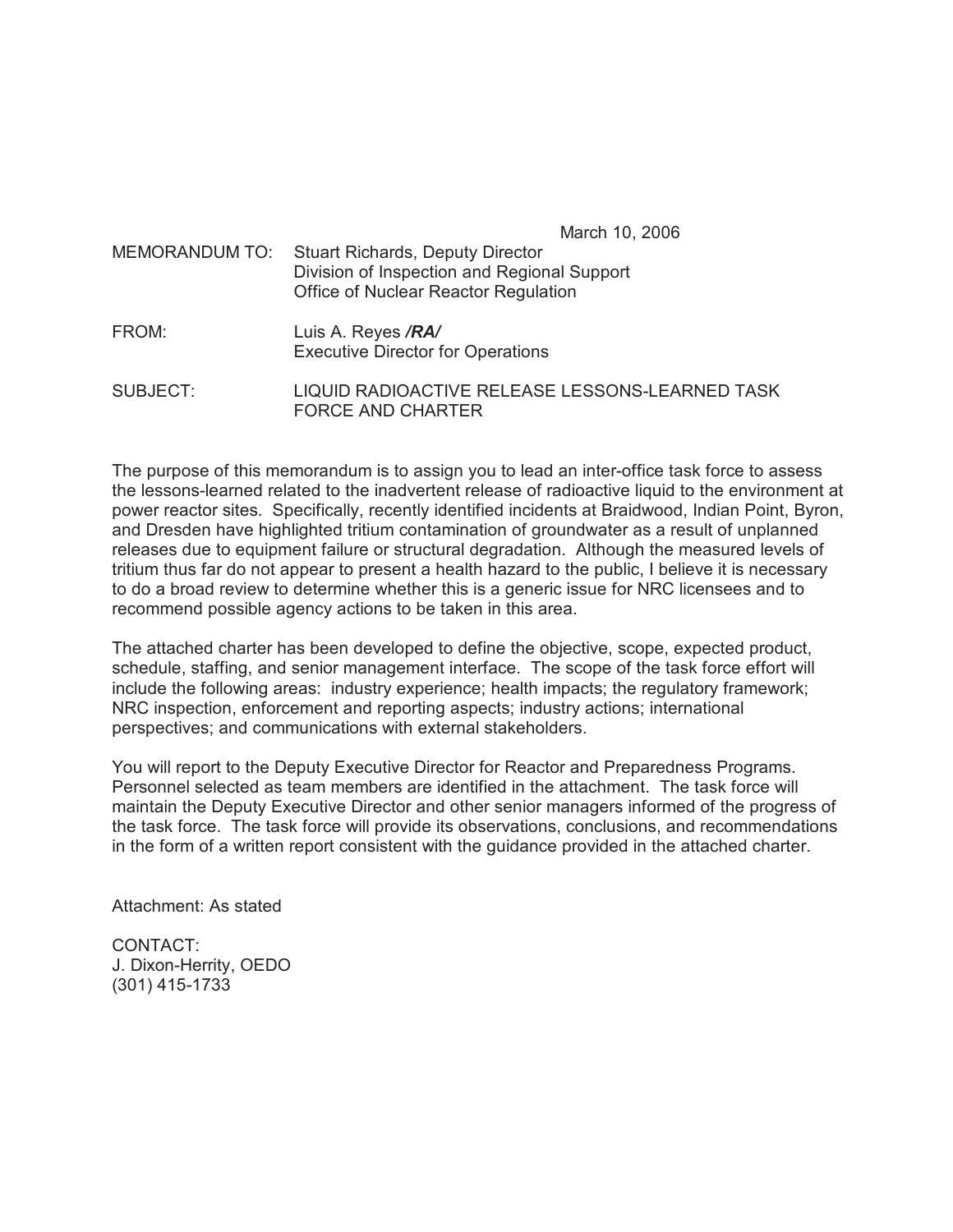| MEMORANDUM TO: | March 10, 2006<br><b>Stuart Richards, Deputy Director</b><br>Division of Inspection and Regional Support<br>Office of Nuclear Reactor Regulation |
|----------------|--------------------------------------------------------------------------------------------------------------------------------------------------|
| FROM:          | Luis A. Reyes /RA/<br><b>Executive Director for Operations</b>                                                                                   |
|                | . <del>. .</del>                                                                                                                                 |

SUBJECT: LIQUID RADIOACTIVE RELEASE LESSONS-LEARNED TASK FORCE AND CHARTER

The purpose of this memorandum is to assign you to lead an inter-office task force to assess the lessons-learned related to the inadvertent release of radioactive liquid to the environment at power reactor sites. Specifically, recently identified incidents at Braidwood, Indian Point, Byron, and Dresden have highlighted tritium contamination of groundwater as a result of unplanned releases due to equipment failure or structural degradation. Although the measured levels of tritium thus far do not appear to present a health hazard to the public, I believe it is necessary to do a broad review to determine whether this is a generic issue for NRC licensees and to recommend possible agency actions to be taken in this area.

The attached charter has been developed to define the objective, scope, expected product, schedule, staffing, and senior management interface. The scope of the task force effort will include the following areas: industry experience; health impacts; the regulatory framework; NRC inspection, enforcement and reporting aspects; industry actions; international perspectives; and communications with external stakeholders.

You will report to the Deputy Executive Director for Reactor and Preparedness Programs. Personnel selected as team members are identified in the attachment. The task force will maintain the Deputy Executive Director and other senior managers informed of the progress of the task force. The task force will provide its observations, conclusions, and recommendations in the form of a written report consistent with the guidance provided in the attached charter.

### Attachment: As stated

### **DISTRIBUTION:**

| <b>SCollins, RI</b>         | <b>WTravers, RII</b> |  |  |
|-----------------------------|----------------------|--|--|
| JDyer, NRR                  | JStrosnider, NMSS    |  |  |
| CPaperiello, RES            | <b>HBell, OIG</b>    |  |  |
| SRichards, NRR              | JDixon-Herrity, EDO  |  |  |
| CLI, NRR                    | JShepherd, NMSS      |  |  |
| RNimitz, RI                 | GKuzo, RII           |  |  |
| <b>ADAMS</b>                | EDO r/f              |  |  |
| (Complete list to be added) |                      |  |  |

JCaldwell, RIII BMallett, RIV EBrenner, OPA KCyr, OGC TNicholson, RES SSakai, NRR SOrth, RIII MShannon, RIV

JDunnLee, OIP DMatthews, NRR TFrye, NRR SKlementowicz, NRR

### **ML060690186**

| $\blacksquare$ OFFICE: | <b>IEDO/TRPS</b>   | <b>NRR:DIRS</b>   | IEDO/DEDR    | <b>EDO</b> |
|------------------------|--------------------|-------------------|--------------|------------|
| NAME:                  | JDixon-Herrity:mlw | <b>ISRichards</b> | <b>WKane</b> | LReyes     |
| $\blacksquare$ DATE:   | 03/10/06           | 03/10/06          | /06          | 03/10/06   |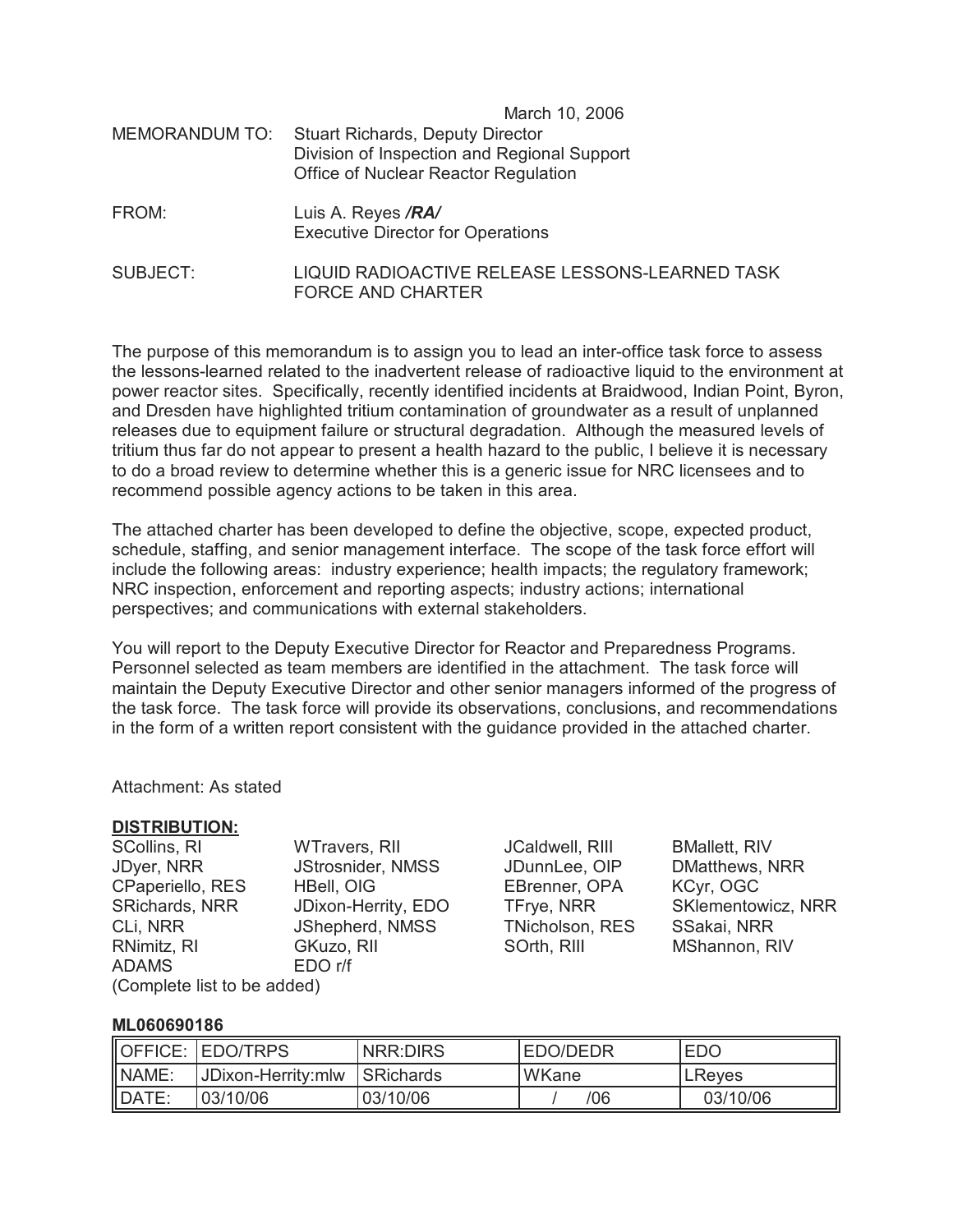## **CHARTER FOR THE**

# **LIQUID RADIOACTIVE RELEASE**

## **LESSONS-LEARNED TASK FORCE**

### **Objective**

The objective of this Lessons-Learned Task Force is to conduct an evaluation of the NRC's regulatory processes related to the inadvertent unmonitored release of radioactive liquids to the environment (onsite or offsite) in order to identify and recommend areas for improvement applicable to the NRC and/or the industry.

### Scope

The task force should address the following areas:

- a. An historical review (1996 to present) of known inadvertent releases of significant quantities of radioactive liquid to the environment at power reactor sites, including power reactors in decommissioning.
- b. A general assessment of the public health impact of these releases based on existing related guidance and studies.
- c. The existing regulatory framework, including both the health physics aspects, the licensee reporting requirements (including making reports to state and local officials), and the regulatory requirements associated with the structures and systems from which the releases have originated.
- d. The NRC inspection program requirements, including enforcement. The review should consider these areas both after implementation of the Reactor Oversight Process (ROP), and prior to the ROP.
- e. Industry actions in response to these events, including the timing of remediation activities.
- f. Implications for decommissioning.
- g. International perspectives on this issue.
- h. Communications with external stakeholders, including state and local officials, and other federal agencies.

The scope of subjects considered by the task force should not necessarily be limited to those noted above. Should the task force decide to expand or otherwise revise the scope of the charter, the Deputy Executive Director for Reactor and Preparedness Programs should be informed of any significant changes to the charter or the topics of review. The task force may decide to recommend specific issues for consideration by the staff in the longer term.